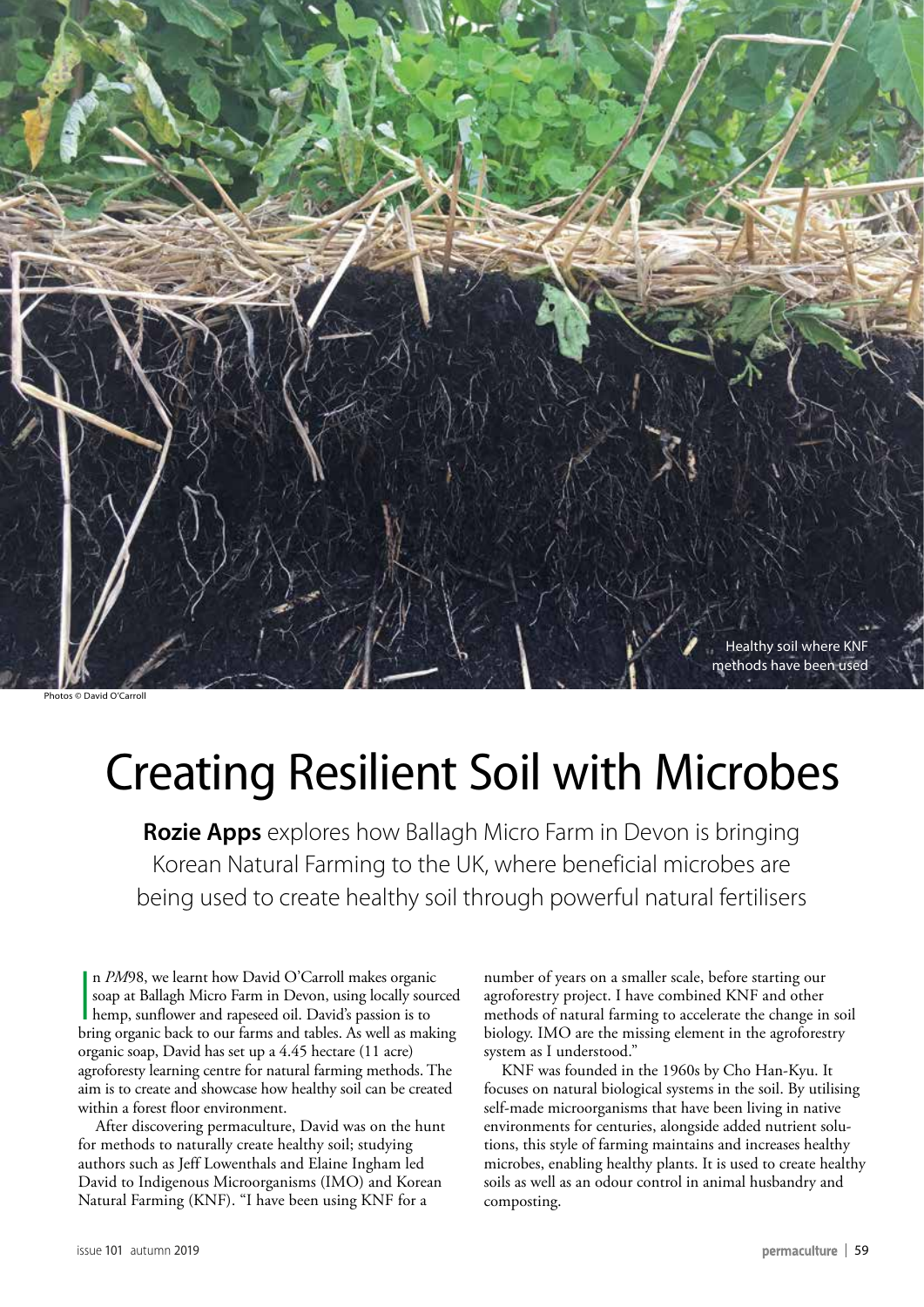Beneficial fungi, bacteria and yeasts make up IMO which have two major functions: they decompose complex organic compounds like animal waste and dead plants into nutrients, making them easier for plants to absorb; and they can suppress various diseases and promote healthy soil through the compounds they create, such as antibiotic substances, enzymes and lactic acid.

There are many elements to KNF, but here we explore how David uses IMO … IMO needs to be collected and cultivated through several stages; mixed with specific KNF inputs to create fertilisers, pesticides and compost. It is best to collect IMO from old-growth, undeveloped areas ideally at a higher altitude. But to guarantee a wide range of microbe diversity, which creates high resilience, you can do as David does, and collect IMO from many places through different seasons. In areas such as moorland/national parks, look for perennial shrubs, and undisturbed decaying plant matter under broadleaf trees. It's best to avoid collecting IMO under conifers as this can be too acidic.

## **Collecting and Cultivating IMO**

There are several methods for collecting and cultivating IMO. These processes are very specific and it's best if more research is done before following these techniques; they are a guide.

The main collection method creates an inoculation, which is used to create a specialised compost (similar to the Japanese Bokashi method) and liquid fertiliser. There are four stages:

**• IMO#1** IMO are collected on hard-boiled rice in a natural container (⅔ full and lightly packed); in Asia this is bamboo; in the UK, David uses cedar wood, which works particularly well with microbes. The box is placed where microbes will feed (an undisturbed forest floor) and inoculate the rice. A breathable cover prevents contamination and a metal cage prevents rodents and other animals from eating the rice. It's also important the collection is protected from moisture. The collection can take 3-5 days to complete and is weather dependant (during winter is not encouraged). If travelling to a location is difficult, collect suitable leaf mould and material to work with at home – a better option than none.

Once the rice is covered in a vibrant white mycelium (like candy-floss) the collection is complete. This is IMO#1.

**• IMO#2** Immediately after successful collection add IMO#1 to equal parts raw cane sugar which acts as a stabiliser to arrest microbial activity. Binding water with the sugar molecules puts the microbes in a state of suspended animation. This is IMO#2, and it can be stored in a glass jar (with a breathable lid), for the next stage. It's advisable that various IMO collections are stored separately. One spoonful can be added to water to make a quick IMO feed spray. IMO#2 is effectively a broad spectrum of highly concentrated fungal spores.

2ml of IMO#2 with 1000ml of water can be used for manure making.

1ml of IMO#2 with 1000ml of water is good to dip seed roots in at transplantation time.



Collecting microbes using rice



IMO2 once it's stabilised

**• IMO#3** IMO#2 is then used as the microbial inoculant and is mixed with water into a 'carb and a carbon' medium, traditionally rice hulls or bran, with a specific recipe of micronised inputs with various uses/functions. These are: BRV; brown rice vinegar – cleanser; FPJ: fermented plant juice – food (see box on how to make); OHN: Oriental herbal nutrient – medicine; SW: seawater – minerals. Dilute IMO#2 with water (1:1000) and mix fully mix with the medium. The micronised inputs also need to be diluted 1:1000 in water before adding to the IMO#2 water. The medium needs a 65-70% moisture level (test by forming a ball that breaks when squeezed). This mixture is made on a soil floor (not concrete), and is covered in rice straw (David uses hemp stalks) with ventilation and 70% shade; it will need turning during the first 24 hours. The temperature mustn't rise above 65-70°C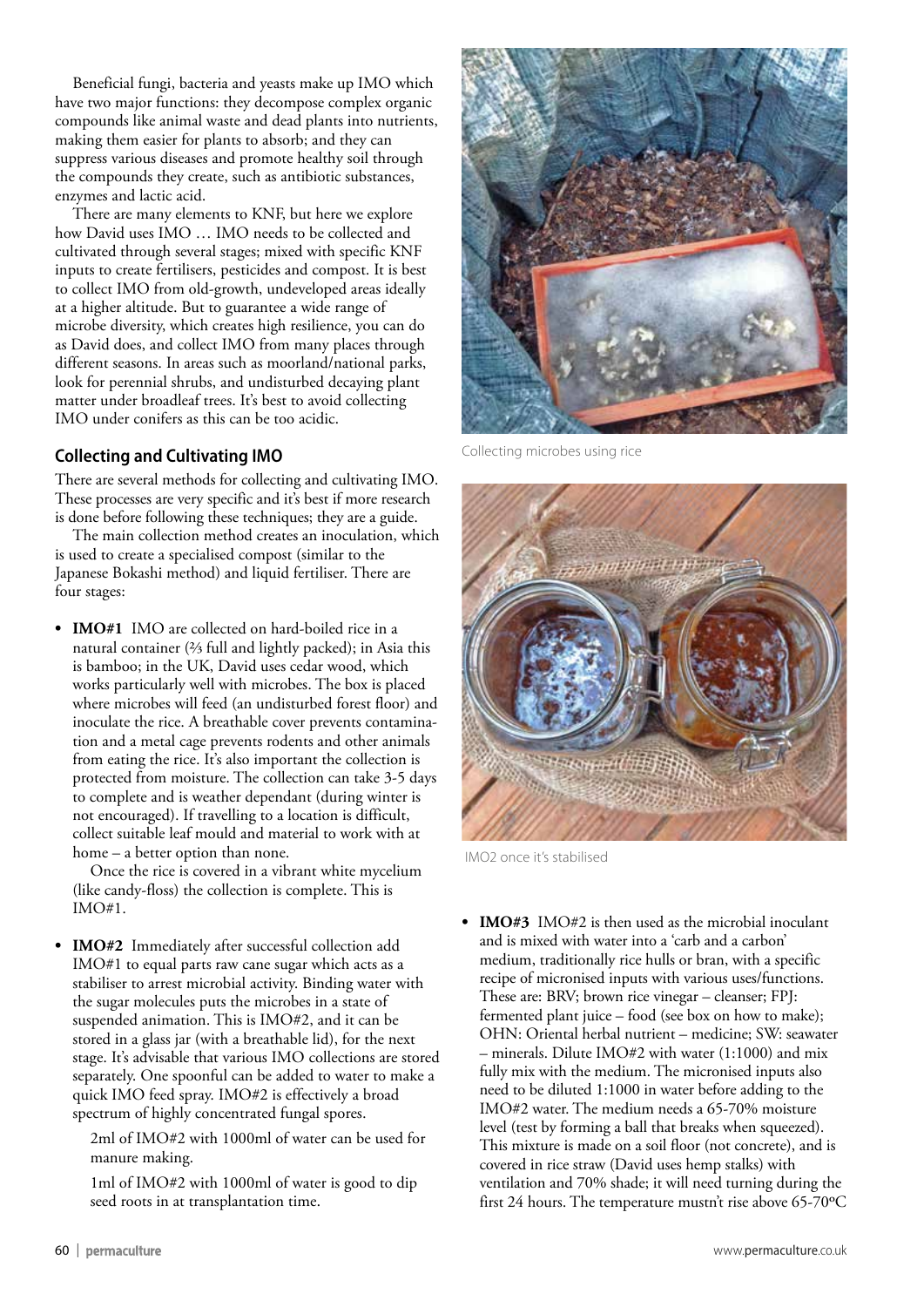

Collecting leaf mould; The muslin or sock filled with leaf mould, being soaked in rainwater

otherwise an anaerobic process will occur (above body temperature is not advised – test with an elbow). Once the temperature reduces (indicating reduced microbial activity), the bran will be covered in white hyphae. It can now be stored for later use (its moisture levels having dropped to 40%, restricting moisture for the microbes) or it can be made into IMO#4. This method can be practised on a smaller scale for the beginner (David typically makes a 25kg batch as standard, often scaled up if required). The power of IMO is truly realised with IMO#4.

**• IMO#4** Mix IMO#3 with equal parts of your native soil, water and the same micronised inputs from the previous stage. This effectively is 'training your dirt'; trained by super-beings that have new skills and abilities that will be learnt by native soil.

As with the process for mixing and turning of IMO#3 the same process will occur and needs keen observation and an adequate environment for success.

Microbes replicate every 30 minutes, so gradually increasing the batch size they're added to enables them to multiply exponentially. Once they've reached IMO#4, there are trillions available. IMO#4 is either spread as a compost on your soil as an amendment to increase the microbes, or it's added to water (with micronised inputs) to create a liquid feed, which reaches a larger area than as compost.

Do not be put off; it sounds complicated but if you've ever made bread/sourdough, kombucha or grown mushrooms, you have introduced a microbe to a medium to increase the numbers as they replicate.

### **A UK Twist**

David wants to make KNF accessible in the UK, sourcing more local ingredients. He often uses a different collection and cultivation method too. This method is less traditional, and he recommends anyone wanting to get involved in KNF to use the traditional IMO methods above first. It is important to thoroughly understand the process before experimenting.

David's simplest method is to collect leaf mould containing IMO. This held within a sock and squeezed into a barrel of rainwater. The sock is then left to hang on the side, dripping into the barrel. The same is done with a sock of boiled potatoes (food for the microbes). A pinch of sea-salt is added; sea salt contains trace elements of many different minerals, feeding the microbes. The microbes feed on the starch, creating heat which creates a current, creating a ring of bubbles (foam) on the water's surface. Once a foam covers the water surface around the barrel (like a wave line) the microbes have finished feeding, and activity slows down, eventually leading to the microbes' death if the solution is not used at peak activity. This anaerobic method creates a live microbe solution. David applies this liquid to the soil, diluted 1:30 with water, to encourage the multiplication of microbes as well as to their compost toilets, where the microbes increase the decomposition rate and eliminate odours. This immediate solution is quick and effective and uses minimal ingredients, making it cheaper and more accessible. If peak activity is missed, this liquid can be combined with crop residue to create a fertiliser.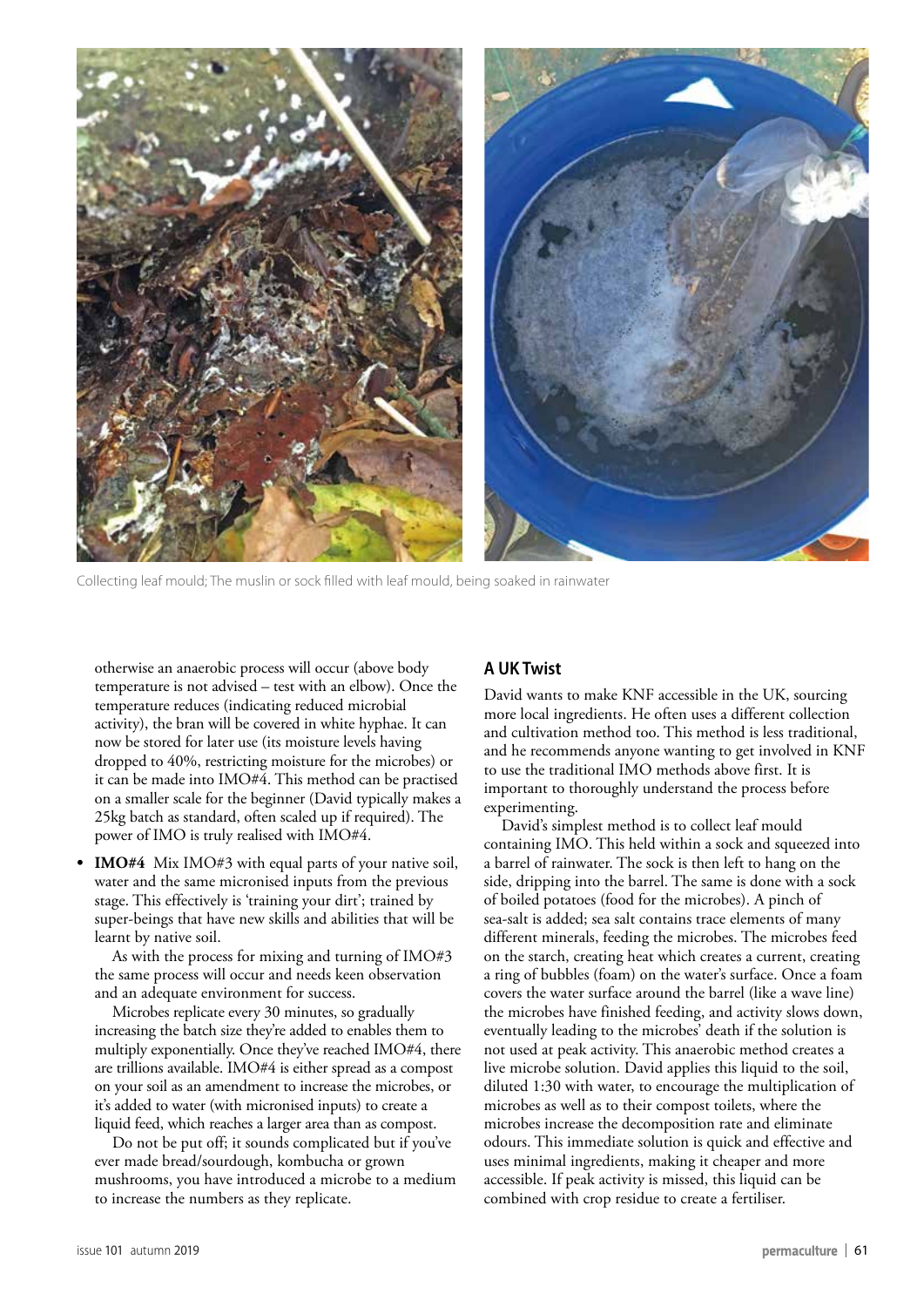



# **DIY Fermented Plant Juice**

To make your own, you need to ferment young and fresh plant matter, such as new leaves and buds. Don't mix different plants together; use separate jars for each plant.

- 1. Cut plant matter into 3-5cm pieces; this increases contact surface area.
- 2. Weigh the plant matter and add to container. Add brown sugar, around half the weight of plant matter.
- 3. Mix with your hands thoroughly as the sugar will be extracting the plant juices.
- 4. Put the mixture in a net/cloth bag and place in a ceramic pot or plastic bucket, securing with string or rubber band. Add a weight on top of the bag to compress the mixture and cover the pot/bucket; paper or cloth is ideal as it allows air to get inside and for the gas from fermentation to escape.
- 5. Store in a cool, dry, shady place.
- 6. After 7 days, lift bag, squeeze any remaining extracts out and pour the liquid from the pot/bucket into a dark coloured jar with a cloth/paper lid to allow gas to escape incase of further fermentation. It is now ready to be used in a diluted form.
- 7. Compost the plant matter.